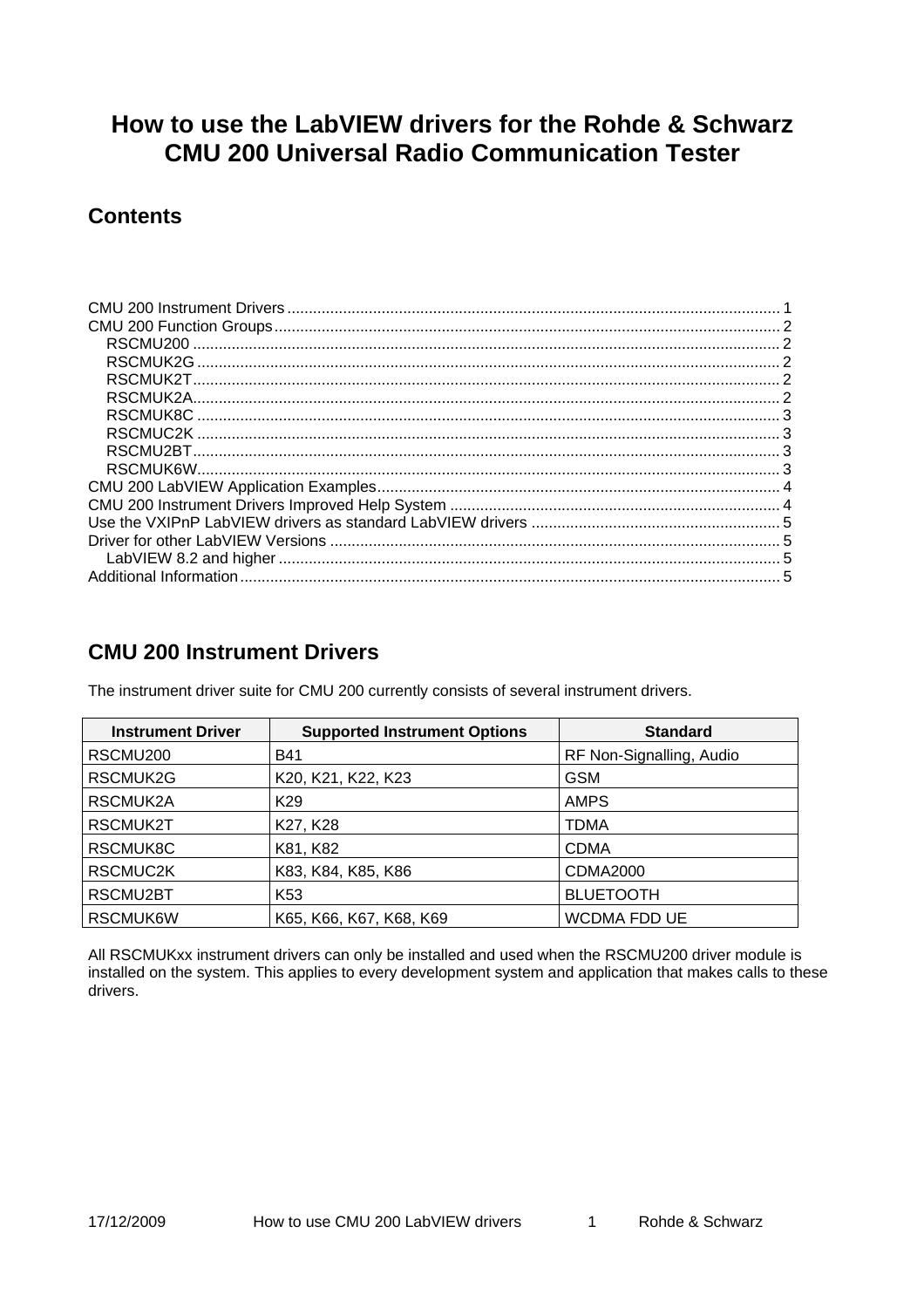# <span id="page-1-0"></span>**CMU 200 Function Groups**

Each function group on the instrument represents a separate VISA session to the instrument. The following table shows initialize and close functions that should be used to initialize and close each currently supported function group.

| <b>Function Group</b>  | <b>Initialize Function</b>                           | <b>Close Function</b>  |
|------------------------|------------------------------------------------------|------------------------|
| RSCMU <sub>200</sub>   |                                                      |                        |
| <b>RSCMU BASE</b>      | RSCMU Init Base                                      | RSCMU_Close_Base       |
| RSCMU_RF_NSIG          | RSCMU_Init_RF_NSig                                   | RSCMU_Close_RF_NSig    |
| RSCMU_AUDIO_NSIG       | RSCMU_Init_Audio_NSig                                | RSCMU_Close_Audio_NSig |
| <b>RSCMUK2G</b>        |                                                      |                        |
| RSCMU_GSM400MS_NSIG    | RSCMU_Init_GSM_Nsig<br>Parameter: GSM400             | RSCMU_Close_GSM_NSig   |
| RSCMU_GSM400MS_SIG     | RSCMU_Init_GSM_Sig<br>Parameter: GSM400              | RSCMU_Close_GSM_Sig    |
| RSCMU_GSM850NSIG       | RSCMU_Init_GSM_Nsig<br>Parameter: GSM850             | RSCMU_Close_GSM_NSig   |
| RSCMU_GSM850SIG        | RSCMU_Init_GSM_Sig<br>Parameter: GSM850              | RSCMU_Close_GSM_Sig    |
| RSCMU GSM900MS NSIG    | RSCMU_Init_GSM_Nsig<br>Parameter: GSM900             | RSCMU_Close_GSM_NSig   |
| RSCMU_GSM900MS_SIG     | RSCMU_Init_GSM_Sig<br>Parameter: GSM900              | RSCMU_Close_GSM_Sig    |
| RSCMU_GSM1800MS_NSIG   | RSCMU_Init_GSM_Nsig<br>Parameter: GSM1800            | RSCMU_Close_GSM_NSig   |
| RSCMU_GSM1800MS_SIG    | RSCMU_Init_GSM_Sig<br>Parameter: GSM1800             | RSCMU_Close_GSM_Sig    |
| RSCMU_GSM1900MS_NSIG   | RSCMU_Init_GSM_Nsig<br>Parameter: GSM1900            | RSCMU_Close_GSM_NSig   |
| RSCMU_GSM1900MS_SIG    | RSCMU_Init_GSM_Sig<br>Parameter: GSM1900             | RSCMU_Close_GSM_Sig    |
| <b>RSCMUK2T</b>        |                                                      |                        |
| RSCMU_IS136800MS_NSIG  | RSCMU_Init_TDMA<br>Parameter: RSCMU_CDMA800MS_NSIG   | RSCMU_TDMA_Close       |
| RSCMU_IS136800MS_SIG   | RSCMU_Init_TDMA<br>Parameter: RSCMU_IS136800MS_SIG   | RSCMU_TDMA_Close       |
| RSCMU_IS1361900MS_NSIG | RSCMU Init TDMA<br>Parameter: RSCMU_IS1361900MS_NSIG | RSCMU_TDMA_Close       |
| RSCMU_IS1361900MS_SIG  | RSCMU_Init_TDMA<br>Parameter: RSCMU_IS1361900MS_SIG  | RSCMU_TDMA_Close       |
| <b>RSCMUK2A</b>        |                                                      |                        |
| RSCMU_AMPSMS_NSIG      | RSCMU Init AMPS<br>Parameter: RSCMU_AMPSMS_NSIG      | RSCMU AMPS Close       |
| RSCMU_AMPSMS_SIG       | RSCMU_Init_AMPS<br>Parameter: RSCMU_AMPSMS_SIG       | RSCMU_AMPS_Close       |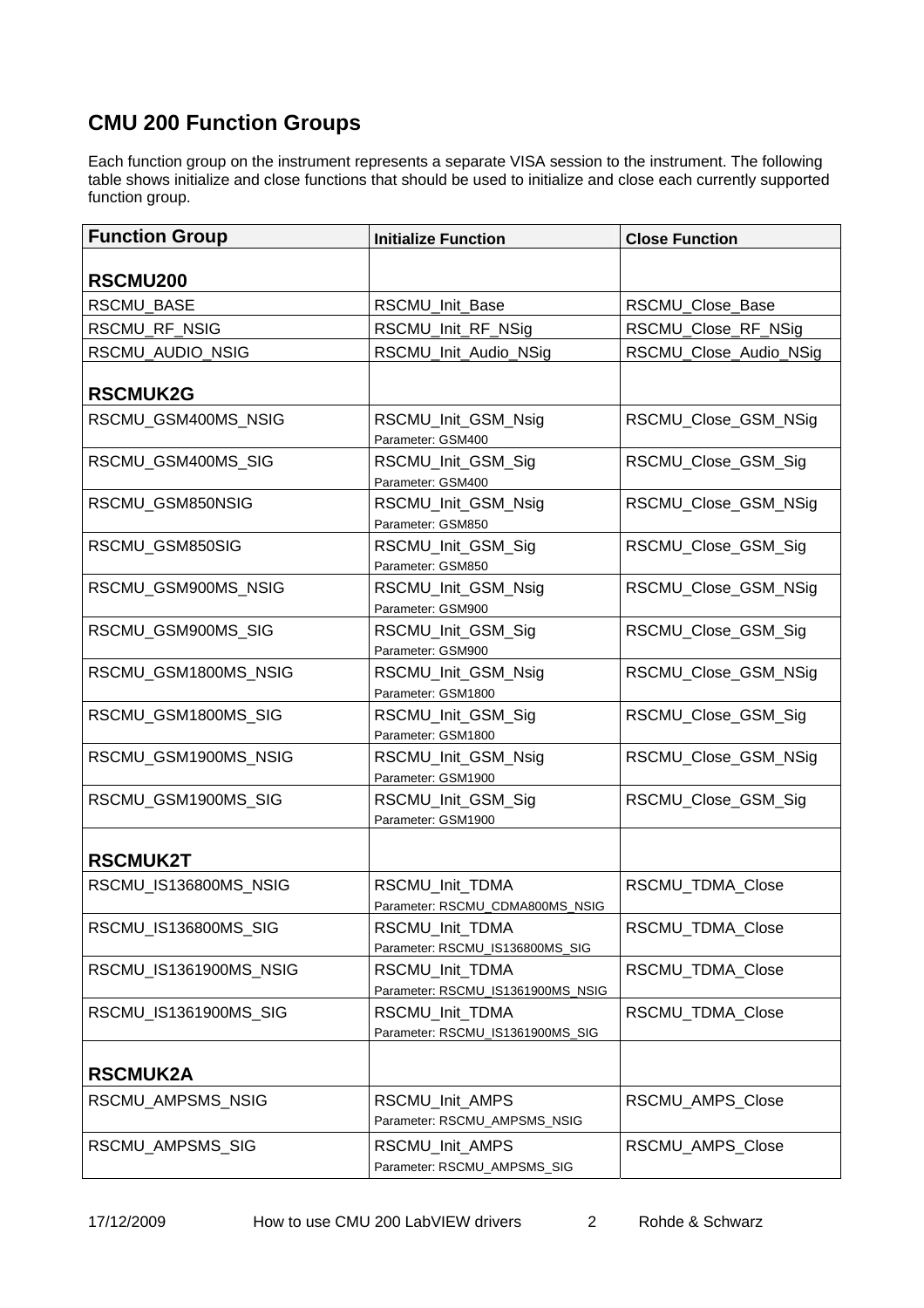<span id="page-2-0"></span>

| <b>Function Group</b>     | <b>Initialize Function</b>                                 | <b>Close Function</b>  |
|---------------------------|------------------------------------------------------------|------------------------|
|                           |                                                            |                        |
| <b>RSCMUK8C</b>           |                                                            |                        |
| RSCMU CDMA800MS NSIG      | RSCMU_Init_CDMA<br>Parameter: RSCMU_CDMA800MS_NSIG         | RSCMU_CDMA_Close       |
| RSCMU_CDMA800MS_SIG       | RSCMU_Init_CDMA<br>Parameter: RSCMU_CDMA800MS_SIG          | RSCMU_CDMA_Close       |
| RSCMU CDMA1900MS NSIG     | RSCMU_Init_CDMA<br>Parameter: RSCMU_CDMA1900MS_NSIG        | RSCMU_CDMA_Close       |
| RSCMU_CDMA1900MS_SIG      | RSCMU_Init_CDMA<br>Parameter: RSCMU_CDMA1900MS_SIG         | RSCMU_CDMA_Close       |
| <b>RSCMUC2K</b>           |                                                            |                        |
| RSCMU CDMA2K450MS NSIG    | RSCMU_Init_CDMA2K<br>Parameter: RSCMU_CDMA2K450MS_NSIG     | RSCMU_CDMA_Close       |
| RSCMU CDMA2K450MS SIG     | RSCMU_Init_CDMA2K<br>Parameter: RSCMU_CDMA2K450MS_SIG      | RSCMU_CDMA_Close       |
| RSCMU CDMA2KCELLMS NSIG   | RSCMU_Init_CDMA2K<br>Parameter:<br>RSCMU_CDMA2KCELLMS_NSIG | RSCMU_CDMA_Close       |
| RSCMU_CDMA2KCELLMS_SIG    | RSCMU_Init_CDMA2K<br>Parameter: RSCMU_CDMA2KCELLMS_SIG     | RSCMU_CDMA_Close       |
| RSCMU_CDMA2KPCSMS_NSIG    | RSCMU_Init_CDMA2K<br>Parameter: RSCMU_CDMA2KPCSMS_NSIG     | RSCMU_CDMA_Close       |
| RSCMU_CDMA2KPCSMS_SIG     | RSCMU_Init_CDMA2K<br>Parameter: RSCMU_CDMA2KPCSMS_SIG      | RSCMU_CDMA_Close       |
| RSCMU_CDMA2KIMT2KMS_NSIG  | RSCMU_Init_CDMA2K<br>Parameter: RSCMU_CDMA2KIMT2KMS_NSIG   | RSCMU_CDMA_Close       |
| RSCMU CDMA2KIMT2KMS SIG   | RSCMU_Init_CDMA2K<br>Parameter: RSCMU_CDMA2KIMT2KMS_SIG    | RSCMU_CDMA_Close       |
| <b>RSCMU2BT</b>           |                                                            |                        |
| RSCMU_BLUETOOTH_NSIG      | RSCMUBT_Init_BT_NSig                                       | RSCMUBT_Close_BT_NSig  |
| RSCMU_BLUETOOTH_SIG       | RSCMUBT_Init_BT_Sig                                        | RSCMUBT_Close_BT_Sig   |
| <b>RSCMUK6W</b>           |                                                            |                        |
| RSCMU_WCDMA1900FDDMS_NSIG | RSCMU_WCDMA_NSig_Init<br>Parameter: WCDMA 1900 FDD         | RSCMU_WCDMA_NSig_Close |
| RSCMU_WCDMA1900FDDMS_SIG  | RSCMU_WCDMA_Sig_Init<br>Parameter: WCDMA 1900 FDD          | RSCMU_WCDMA_NSig_Close |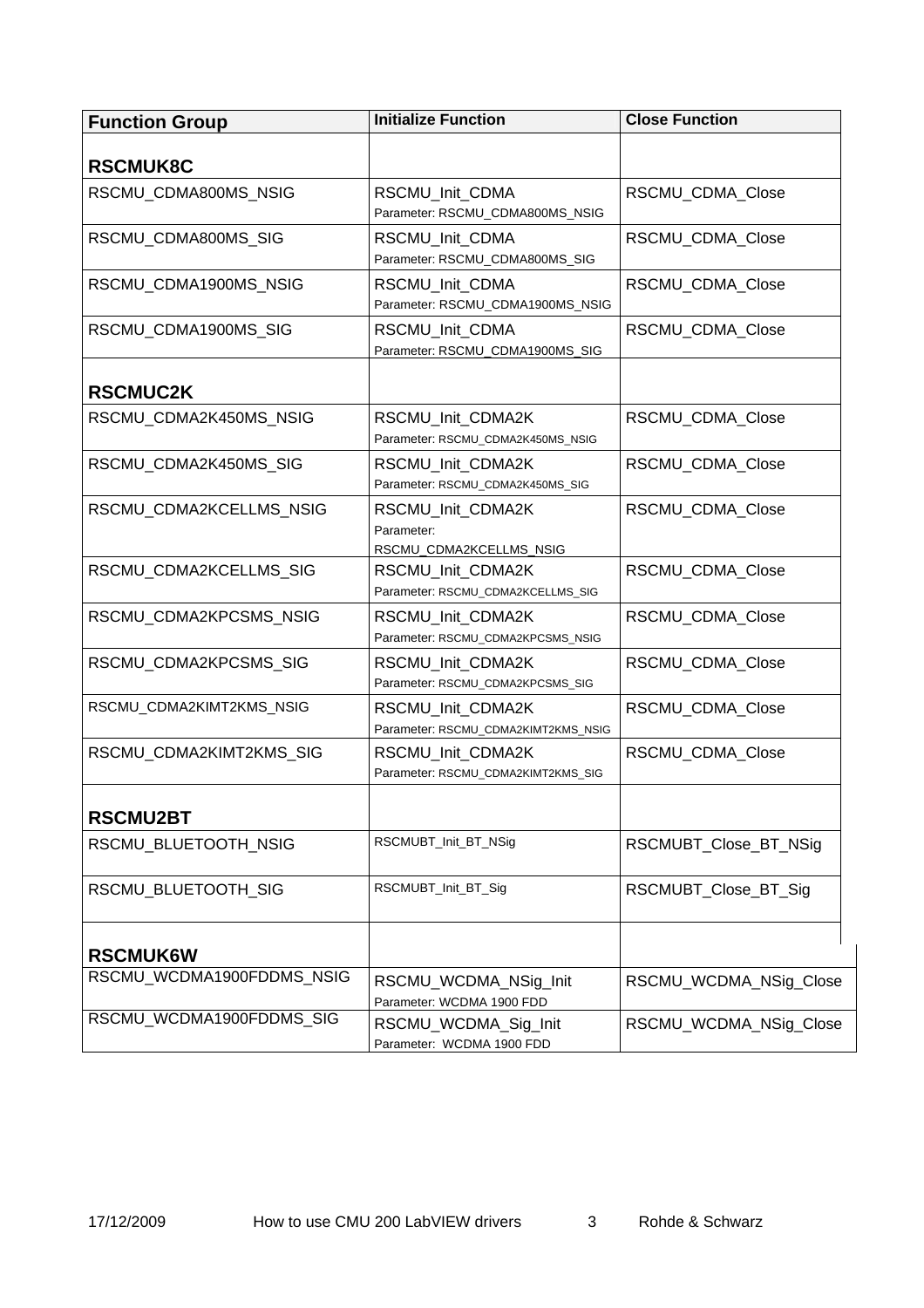# <span id="page-3-0"></span>**CMU 200 LabVIEW Application Examples**

The following set of application program examples is available for CMU 200. The examples are built on top of the CMU 200 instrument drivers. The primary purpose of these examples is to demonstrate how the applications are built using the CMU 200 instrument drivers.

| <b>Example</b>              | <b>Description</b>                                                         | <b>Required Instrument</b><br><b>Drivers</b> |
|-----------------------------|----------------------------------------------------------------------------|----------------------------------------------|
| rscmu_rf_nsig_example       | <b>RF Non-Signalling Measurements</b>                                      | RSCMU <sub>200</sub>                         |
| rscmu_gsm_nsig_example      | <b>GSM-MS Non-Signalling Measurements</b>                                  | RSCMUK2G<br>RSCMU <sub>200</sub>             |
| rscmu_gsm_sig_example       | <b>GSM-MS Signalling Measurements</b>                                      | RSCMUK2G<br>RSCMU <sub>200</sub>             |
| rscmu tdma example          | <b>TDMA-MS Signalling Measurements</b>                                     | RSCMUK2T<br>RSCMU <sub>200</sub>             |
| rscmu amps example          | AMPS-MS Non-Signalling<br><b>Measurements</b>                              | RSCMUK2A<br>RSCMU <sub>200</sub>             |
| rscmu_cdma2000_nsig_example | CDMA2000-MS Non-Signalling<br><b>Measurements</b>                          | RSCMUC2K<br>RSCMU <sub>200</sub>             |
| rscmu wcdma ue nsig example | WCDMA FDD UE Non-Signalling Mode<br><b>Measurements</b>                    | RSCMUK6W<br>RSCMU <sub>200</sub>             |
| rscmu wcdma ue sig example  | Example to demonstrate WCDMA FDD UE<br><b>Signalling Mode Measurements</b> | RSCMUK6W<br>RSCMU <sub>200</sub>             |
| Rscmu2bt_FastTest           | Example to demonstrate Fast Bluetooth<br>Measurements                      | RSCMU2BT<br>RSCMU <sub>200</sub>             |

## **CMU 200 Instrument Drivers Improved Help System**

Newly updated and released instrument drivers are equipped with help file in compressed html format (the name of the file is prefix.chm, where prefix is prefix of the instrument driver). In LabVIEW 6.1 if you will show the on-line help (by pressing the Ctrl+H key sequence) you can see in the help window statement 'Click here for more help'. After pressing the link the help file will be opened with the position in the file updated.

In previous versions of LabVIEW this feature does not work, but the help file is accessible as a standalone chm file in the installation directory of instrument driver (for example

#### C:\VXIPNP\GWINNT\RSCMUK2G\RSCMUK2G.CHM).

List of updated drivers with new help included:

- rscmu<sub>200</sub>, version 3.50.0 or higher
- rscmuk2g, version 3.20.1 or higher
- rscmuc<sub>2k</sub>, version  $3.11.4$  or higher
- rscmuk2a, version 3.50.0 or higher
- rscmuk6w version 3.20.2 or higher
- rscmu2bt version 3.50.00 or higher